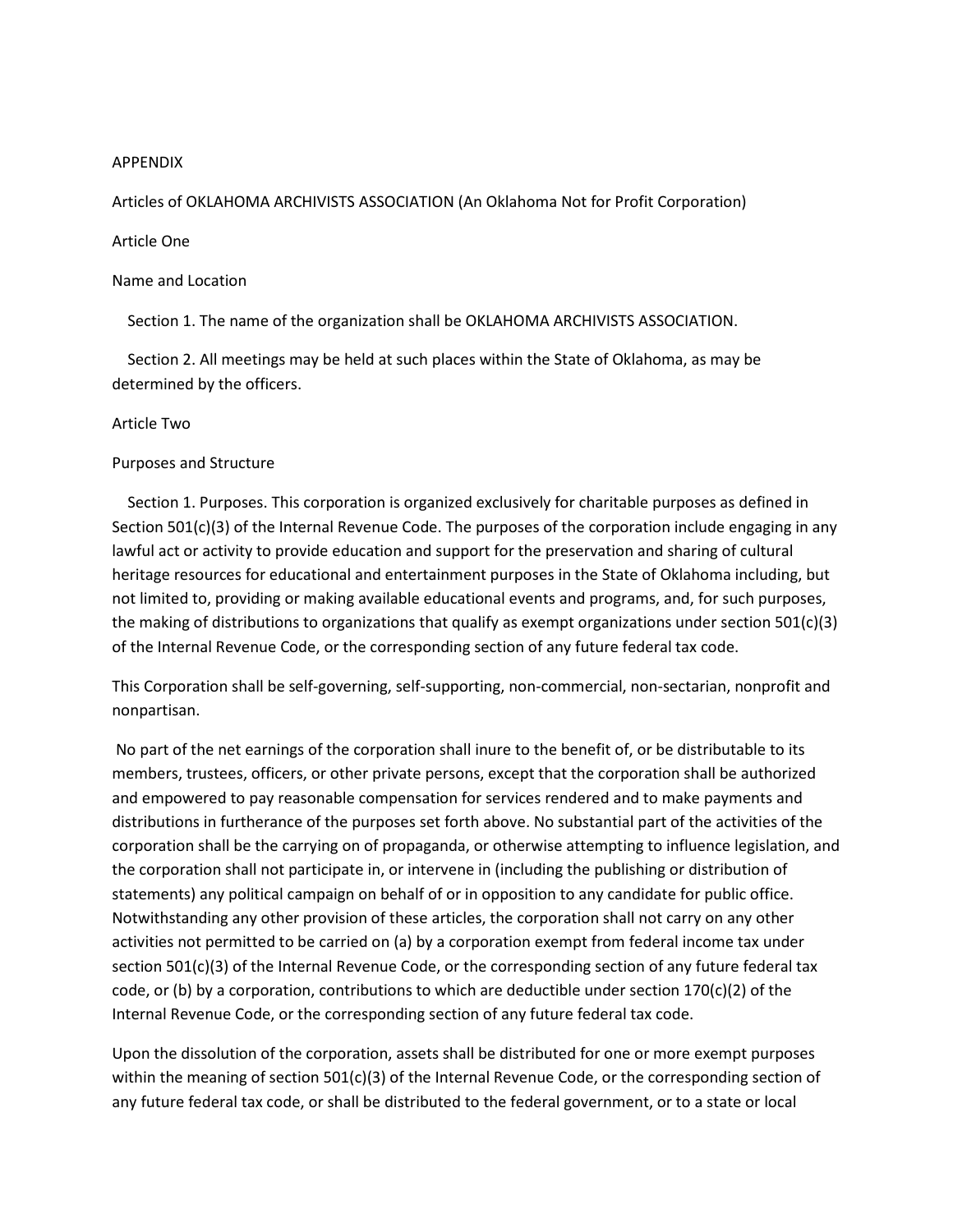government, for a public purpose. Any such assets not so disposed of shall be disposed of by a Court of Competent Jurisdiction of the county in which the principal office of the corporation is then located, exclusively for such purposes or to such organization or organizations, as said Court shall determine, which are organized and operated exclusively for such purposes.

The corporation is organized pursuant to the Oklahoma General Corporation Act and does not contemplate pecuniary gain or profit and is organized for nonprofit purposes which are consistent with the provisions of Section 501(c)(3) of the Internal Revenue Code and its regulations as they now exist or as they may be hereafter amended.

# Article Three

# Membership

 Section 1. Membership. Membership in this organization is open to any person who will uphold the policies of this organization and agree to its Bylaws.

 Section 2. Qualification. Eligible persons shall become members by paying the prescribed membership dues. Upon payment of such dues, a member shall be considered in good standing and be entitled to any and all rights and privileges of membership.

 Section 3. Dues. Annual dues shall be assessed in such amounts as determined by a 2/3 majority of the members. Dues shall be payable at the beginning of each calendar year, new members are accepted at any time of the year.

## Article Four

## Executive Board

Section 1. Qualification. Any member in good standing is eligible to serve on the Executive Board.

 Section 2. Powers. The Board shall be the governing body of the organization and shall manage, control, and direct the affairs and property of the organization.

 Section 3. Compensation. No Board member shall receive compensation for any service rendered to the organization. Board members may be reimbursed for actual expenses incurred in the performance of their duties.

 Section 4. Officers. Officers shall be elected annually as terms dictate and will take office immediately. The nominating committee will name a slate of officers and the floor will also be open for nominations. The officers will be elected by simple majority of the membership. Vacancies of offices of unexpired terms shall be filled by appointment by the President as approved by the remaining officers. The officers and their respective duties are as follows:

- a. The President shall:
	- Preside at all meetings of the organization;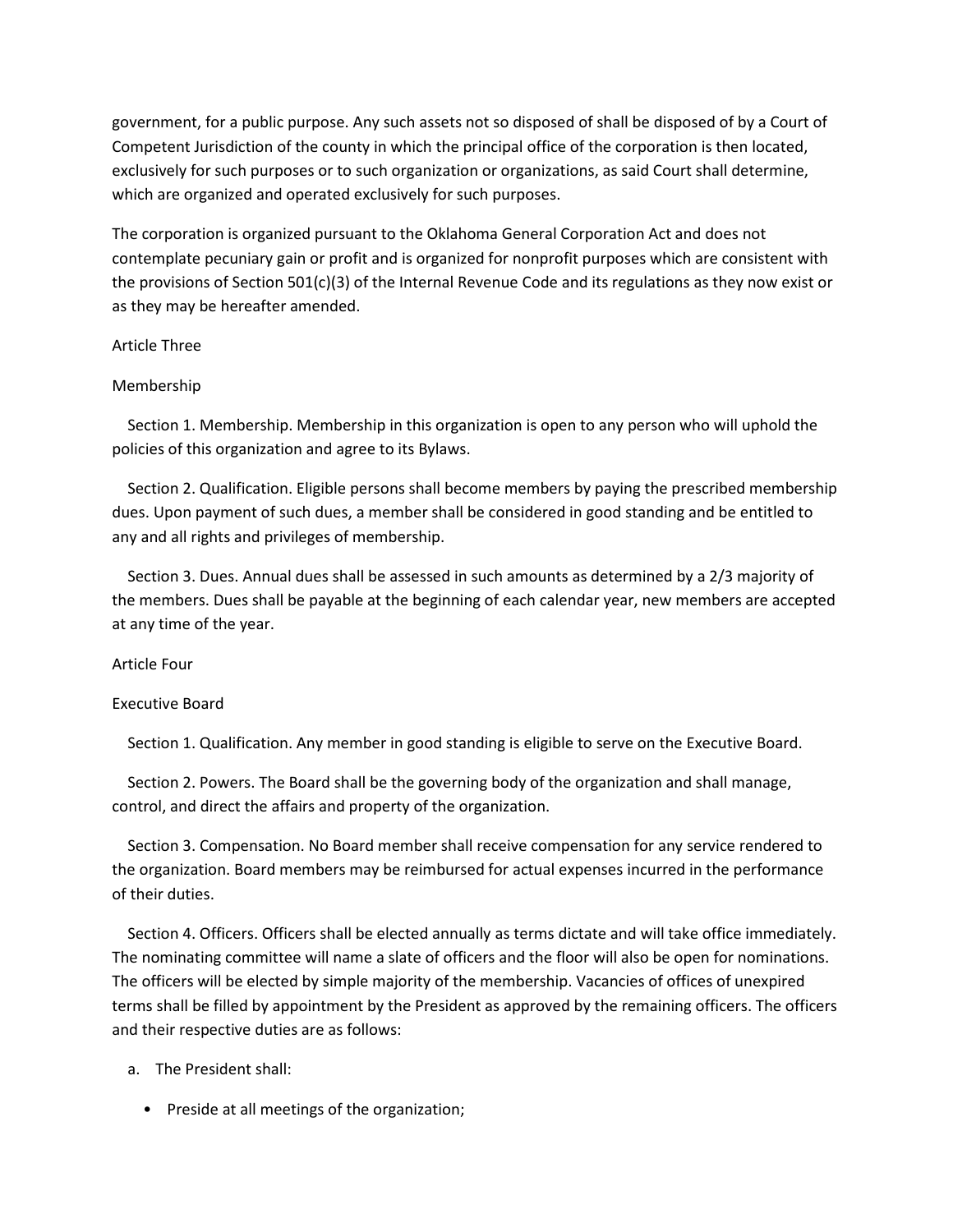• Regularly meet with the treasurer of the organization to review the organization's financial position;

• Schedule annual audit of records or request an audit if the need should arise

b. The Vice President shall:

- Preside at meetings in the absence or inability of the president to serve;
- Perform administrative functions delegated by the president

c. The Secretary shall:

 • Maintain the records of the minutes, approved bylaws and any standing committee rules, current membership and committee listing;

- Record all business transacted at each meeting of the corporation in a prescribed format;
- Maintain records of attendance of each board member;
- d. The Treasurer shall:
	- Present a current financial report to the Board quarterly;
	- Maintain an accurate and detailed account of all monies received and disbursed;

 • Reconcile all bank statements as received and resolve any discrepancies with the bank immediately;

- File annual IRS form 990 and OTC form 512-E in a timely manner;
- e. The Information Officer shall:
	- Maintain the website and electronic communication with members
	- Post news and announcements and update website as needed

 Section 5. Term. Each elected officer shall serve a term of two (2) years until a successor has been duly elected or appointed.

 Section 6. Meetings. The Executive Board shall provide the time and place for the holding of at least one annual meeting of the Board, and of the additional regular meetings of the Board.

 Section 7. Quorum. A majority of the Executive Board shall constitute a quorum for the transaction of business at any meeting of the Board.

Section 8. Proxy. No voting by proxy will be allowed.